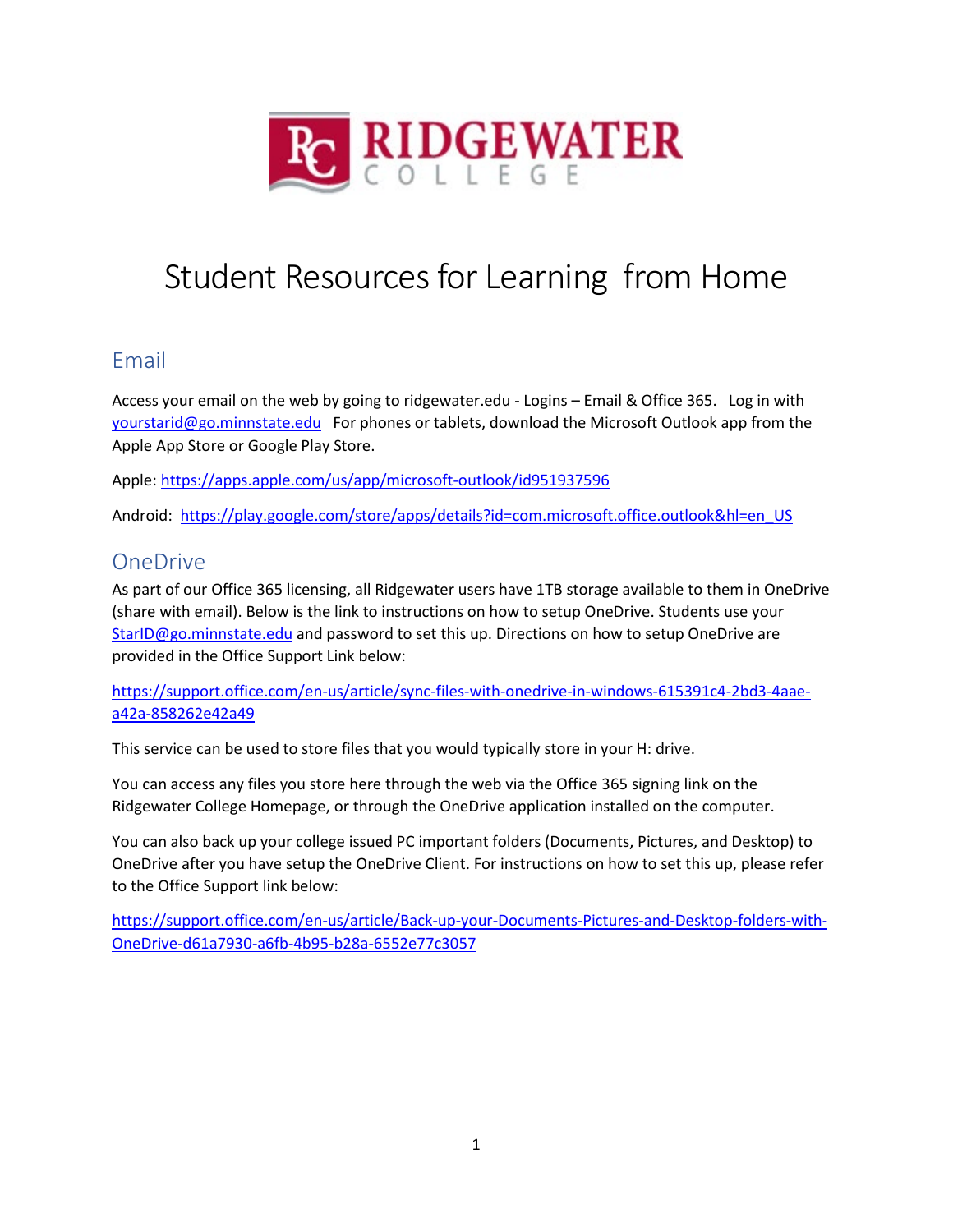### Teams

Your department or student teams may already be using Microsoft Teams. Teams is a collaborative tool that includes communication and shared file storage. Your team leaders or supervisor may be already leveraging this tool. Sign into this service with you[r StarID@go.minnstate.edu](mailto:StarID@go.minnstate.edu) and password.

If your teacher decides to utilize this tool, please contact them, and they will work with you to get it installed on your laptop, if it isn't installed already. You can also access a web version of Teams through the Office 365 link on the Ridgewater College Homepage.

Teams can also be used to make computer-based calls to other college users. This works best if all parties have USB headsets. Integrated speakers and mic in a laptop will work as well, but they can pick up background noise and sometimes create echoes.

Teams Training Channel: [https://support.office.com/en-us/article/microsoft-teams-video-training-](https://support.office.com/en-us/article/microsoft-teams-video-training-4f108e54-240b-4351-8084-b1089f0d21d7?ui=en-US&rs=en-US&ad=US)[4f108e54-240b-4351-8084-b1089f0d21d7?ui=en-US&rs=en-US&ad=US](https://support.office.com/en-us/article/microsoft-teams-video-training-4f108e54-240b-4351-8084-b1089f0d21d7?ui=en-US&rs=en-US&ad=US)

# Brightspace(D2L)

The link to use D2L is available on ridgewater.edu under student logins and D2L – Brightspace. Login with your StarID and Password. Once your logged in there are instructions on the right-hand side at the bottom of the page under the heading of "Student Help Videos". Watch these short videos to learn how to use D2L.

#### ZOOM

Another communication tool available to you is Zoom. Information regarding Zoom is available on the Technology page on the website. You will sign in with your StarID and Password. You do not need to install the Zoom client on your computer to join Zoom meetings, you just need to click the link provided by your instructor.

Information Direct link: <https://ridgewater.edu/student-services-activities/technology-services/>

Zoom Direct link: [https://minnstate.zoom.us](https://nam02.safelinks.protection.outlook.com/?url=https://minnstate.zoom.us&data=02%7c01%7cstacie.laughlin%40ridgewater.edu%7cb2dc19bd6a6346062ea608d732e1db96%7c5011c7c60ab446ab9ef4fae74a921a7f%7c0%7c0%7c637033817940029347&sdata=oYWcCR8%2BmfLU3WN2CTgjcZrYYgjiBOwI/Ayo49lxvH0%3D&reserved=0)

Zoom has an app available. You may want to download onto your cell phone.